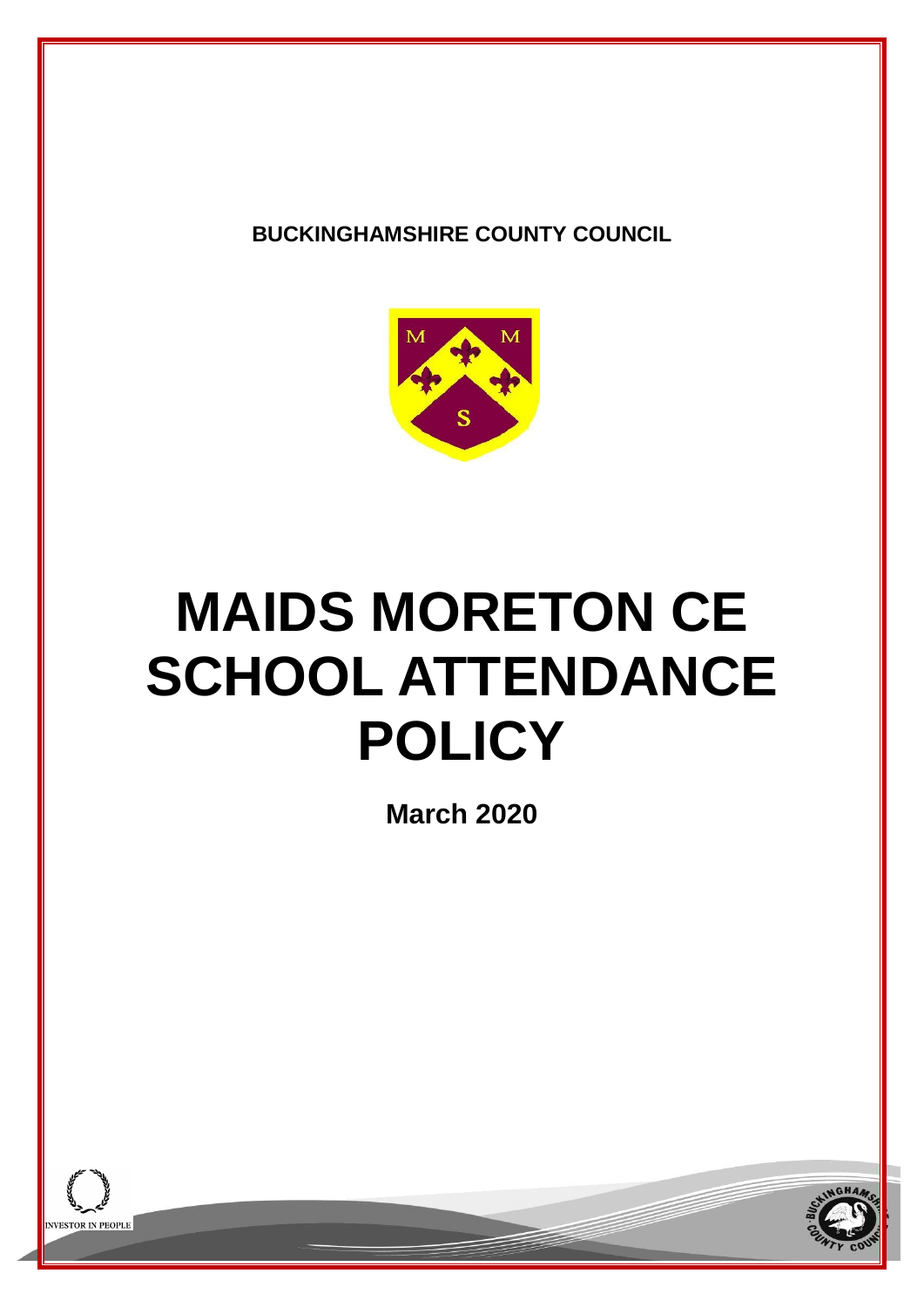## **1. Introduction**

Regular school attendance is essential if children are to achieve their full potential.

Maids Moreton CE School believe that regular school attendance is the key to enabling children to maximise the educational opportunities available to them and become emotionally resilient, confident and competent adults who are able to realise their full potential and make a positive contribution to their community.

Maids Moreton CE School values all pupils. As set out in this policy, we will work with families to identify the reasons for poor attendance and try to resolve any difficulties.

We believe that appropriate attendance and punctuality helps children learn good routines of behaviour and disciplines for adult life. It is the responsibility of the parents/carers to ensure that their children attend school at the times specified. It is the responsibility of the Local Authority and schools to promote good attendance at school and to have systems in place to keep accurate records of school attendance.

Maids Moreton CE School recognise that attendance is a matter for the whole school community. Our Attendance Policy should not be viewed in isolation; it is a strand that runs through all aspects of school improvement, supported by our policies on safeguarding, bullying, behaviour and inclusion. This policy also takes into account the Human Rights Act 1998 and the Equality Act 2010.

# **2. Legal Framework**

Section 7 of the 1996 Education Act states that parents must ensure that children of compulsory school age receive efficient full-time education suitable to their age, ability and aptitude and to any special educational needs they may have, either by regular attendance at school or otherwise.

A child is of Compulsory School Age at the beginning of the term following their  $5<sup>th</sup>$ birthday. A child ceases to be of compulsory school age on the last Friday in June of the school year in which they reach the age of 16.

Under the Education Act 1996, the Local Authority has a statutory responsibility to ensure that parents secure education for children of compulsory school age and where necessary, use legal enforcement.

The Education (Pupil Registration) (England) Regulations 2006, require schools to take an attendance register twice a day, once at the start of the morning session and then again during the afternoon session.

The register must record whether the pupil was:

- present;
- absent;
- present at approved educational activity; or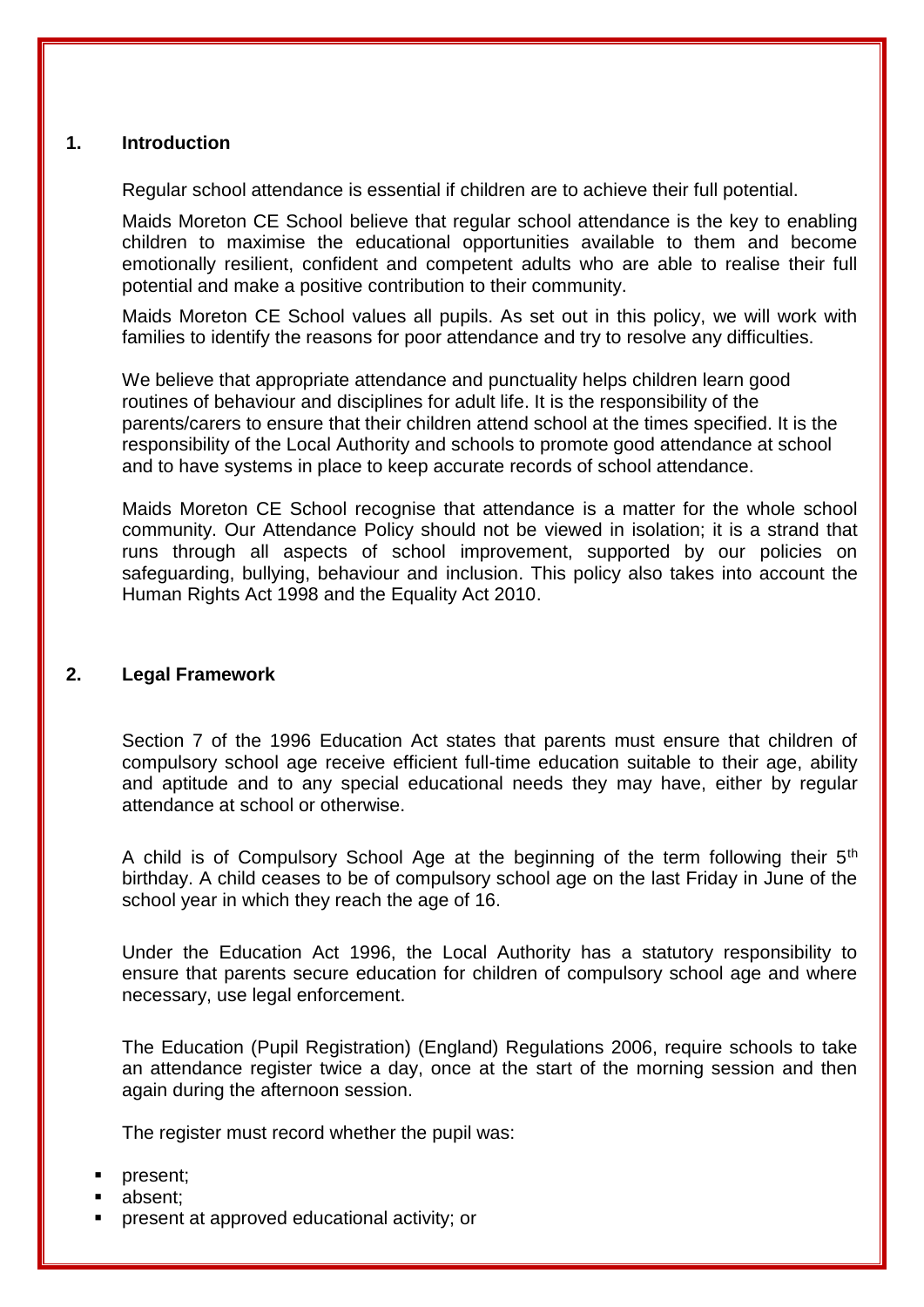unable to attend due to exceptional circumstances.

## **3. Categorising Absence**

Where pupils of compulsory school age are recorded as absent, the register must show whether the absence is authorised or unauthorised.

Absence can only be authorised by the school and cannot be authorised by parents. All absences will be treated as unauthorised unless a satisfactory explanation for the pupil's absence has been received.

Parents should advise the school by telephone, email, Parentmail or in person at the school office on the first day and each subsequent day of absence and provide the school with an expected date of return. If a child is absent and the school has not been notified by 9.20am, the school administrator/bursar will telephone the parents/carers and record the outcomes in the register.

Absence will be categorised as follows:

Illness: In most cases a telephone call, email, Parentmail from the parent informing the school that their child is ill will be acceptable. Parents may be asked to provide medical evidence where there are repeated absences due to reported illness, e.g. letter from a doctor.

Medical/Dental Appointments: Parents are advised where possible to make medical and dental appointments outside the school day. Where this is not possible, pupils should attend school for part of the day, before and/or after the appointment.

## Other Authorised Circumstances:

The exceptional circumstances in which a pupil may be marked as unable to attend are where:

- The school site, or part of it, is closed due to an unavoidable cause at a time when pupils are due to attend e.g. weather conditions, snow, flooding.
- In the case of a pupil for whom transport to school is provided by the school or an LA, and whose home is not within walking distance of the school, that transport is not available e.g. weather conditions, snow, flooding, non-availability of fuel (rationing), health related emergency.
- A local or national emergency has resulted in widespread disruption to travel which has prevented the pupil from attending school e.g. natural disaster, air travel disruption because of volcanic eruption.
- A family bereavement or the child and his family attending the funeral of a close relative/family member.
- Specified religious observance-see below.

Service families taking holidays in term time is also considered as exceptional.

Excluded (no alternative provision made): Exclusion from attending school is counted as an authorised absence. The child's class teacher will make arrangements for work to be sent home.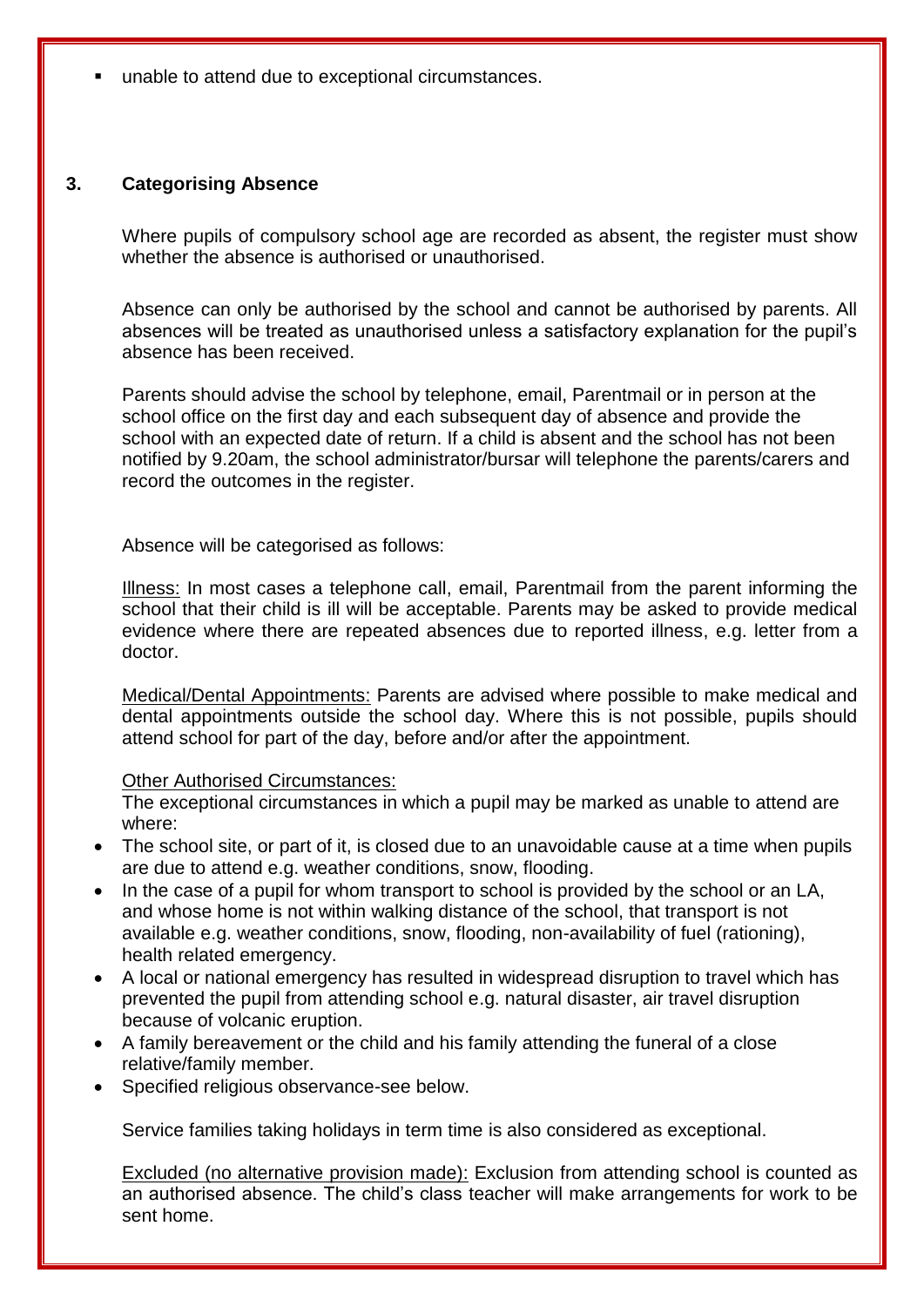Late Arrival: Registration begins at 9am. Pupils arriving after this time will be marked as present but having arrived late. The register will close at 9.20. Pupils arriving after the close of register will be recorded as absent. This will not be authorised and will count as an absence for that school session.

On arrival after the close of register, pupils must immediately report to the school office to ensure that we can be responsible for their health and safety whilst they are in school.

The absence will only be authorised if a satisfactory explanation for the late arrival can be provided, for example, attendance at a medical appointment. (Code M)

The absence will be recorded as **unauthorised** if the pupil has arrived late after the registers close without justifiable cause, for example, if they woke up late or were waiting for their uniform to dry. (Code U)

Unauthorised absence: Absence will not be authorised unless parents have provided a satisfactory explanation that has been accepted as such by the school.

Examples of unsatisfactory explanations include:

- A pupil's/family member's birthday
- Shopping for uniforms
- **Having their hair cut**
- Closure of a sibling's school for INSET (or other) purposes
- "Couldn't get up"
- Illness where the child is considered well enough to attend school
- Holidays taken without the authorisation of school

## Leave of Absence and Extended Leave:

Maids Moreton CE School adopts a zero tolerance approach to holidays taken during term time. Parents are strongly encouraged to arrange their family holidays during the school holidays so that their child's education is not compromised.

Parents do not have an automatic right to remove their child from school during term time for the purpose of a holiday and are strongly advised not to do so. Parents should be aware that if their child is absent for 10 school days they will miss 5% of their education during that academic year.

Parents wishing to take their child out of school during term time must send a written request to the head teacher before arrangements are made on the standard proforma provided by the school office. Documentary evidence of leave and return dates may be required in order to process your request. Retrospective requests will not be considered and therefore will result in the absence being categorised as unauthorised. The Head Teacher keeps a log of parental requests for holiday leave during term time. This enables her to monitor any patterns and multiple requests for leave throughout the time the child is in school.

Leave will **only be granted in exceptional circumstances**. Each request will be considered individually and will take the following factors into account:

- Length of the proposed leave
- Age of the pupil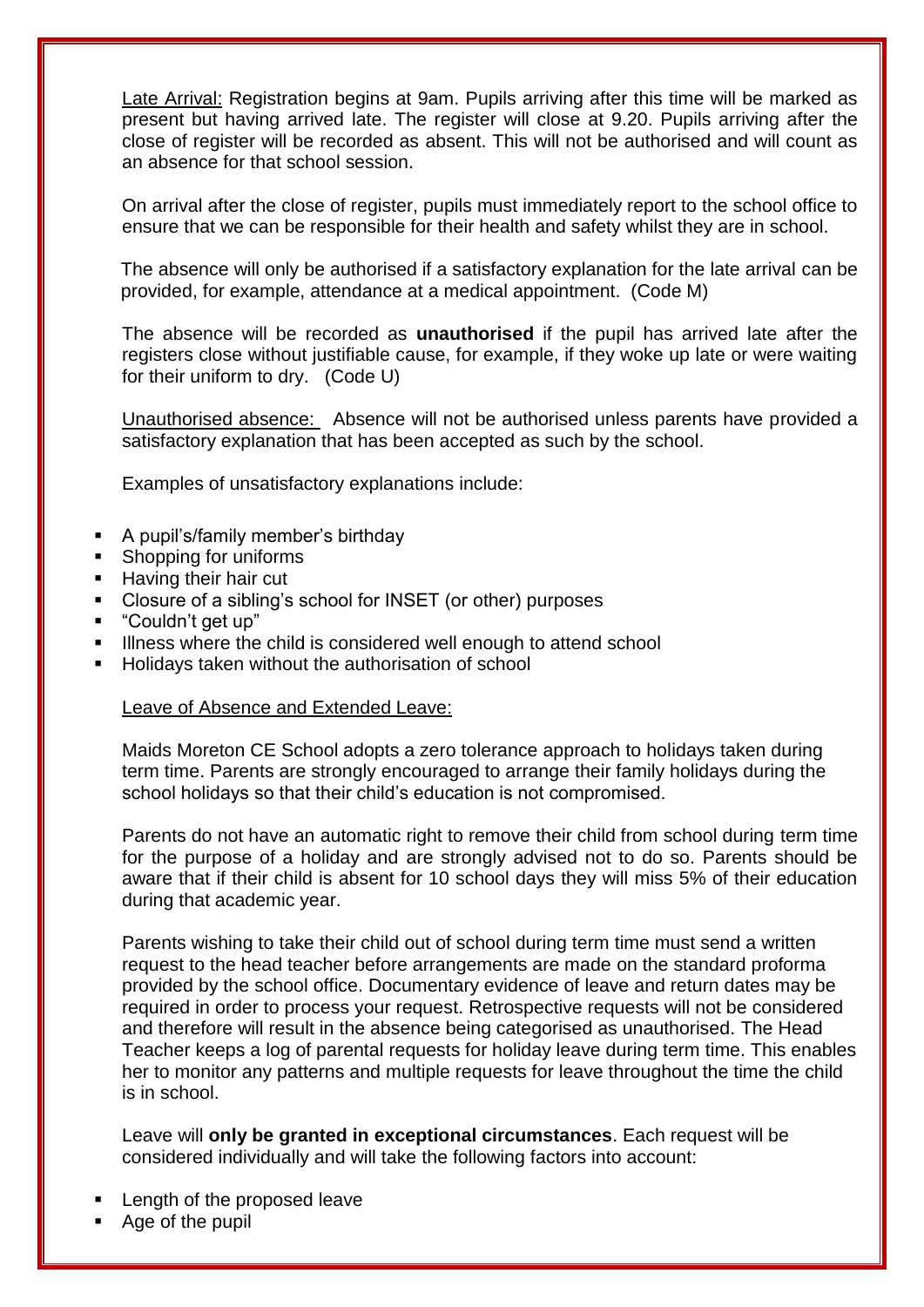- Circumstances of the request
- Purpose of the leave
- **Previous term time holidays taken**
- The pupil's general absence/attendance record
- Proximity of SATs and public examinations
- Pupil's ability to catch up the work missed
- Pupil's educational needs
- **When the request was made**

All requests for leave of absence will receive a written response. Where a request has been granted, the letter should state:

- The expected date of return
- That parents must contact school should any delays occur

If the permission to take leave is not granted and the pupil is absent, the absence will be **unauthorised**. In such cases the school may refer the matter to the County Attendance Team who may issue a Penalty Notice.

## Religious Observance

Maids Moreton CE School acknowledges the multi-faith nature of British society and recognises that on some occasions, religious festivals may fall outside school holiday periods or weekends and that this necessitates a consideration of authorised absence or special leave for religious observance. (Code R)

It is reasonable for a parent to allow their children not to attend school on any day of religious observance if recognised by the parent's religious body.

Parents are requested to give advance notice to the school if they intend their child to be absent.

However, in the interests of fulfilling the academic requirements of the school and limiting the authorised absence rate of the school, it is identified as reasonable that no more than one day be designated for any individual occasion of religious observance/festival and no more than three days in total in any academic year. Absence in excess of this will be categorised as unauthorised.

## Traveller Absence:

The aim for the attendance of Traveller children, in common with all other children, is to attend school as regularly and as frequently as possible.

To protect Traveller parents from unreasonable prosecution for non-attendance, the Education Act 1944, section 86, states that a Traveller parent is safe from prosecution if their child accrues 200 attendances (i.e. 200 half days) in a year. Traveller absence (Code T) is acceptable only when the family is engaged in a trade or business that requires them to travel and when the child is attending school as regularly as that trade permits.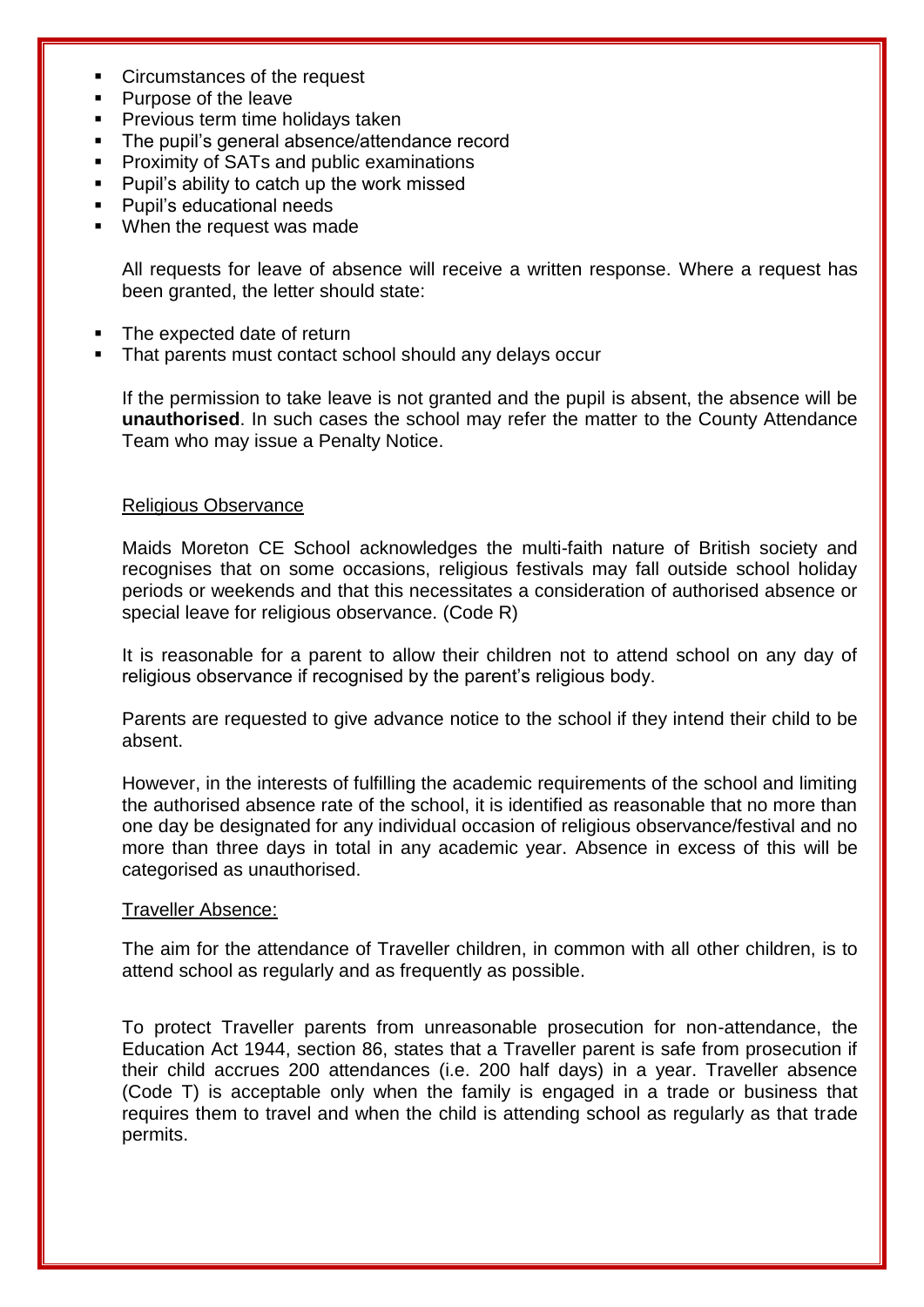It does not mean that part-time education for Traveller children is legally acceptable, nor does it relieve parents of their duties to ensure that their children are receiving suitable education when not at school.

When in or around Buckinghamshire, if a Traveller family can reasonably travel back to their base school (see below) then the expectation is that their child will attend full-time.

Maids Moreton CE School will be regarded as the base school if it is the school where the child normally attends when they are not travelling. However, the pupil must have attended in the last 18 months. Traveller children can register at other schools temporarily whilst away from their base school. In such cases, the pupil's school place at Maids Moreton CE School will be kept open for them whilst travelling. This is to protect them from unfairly losing their place at their school of usual attendance.

Maids Moreton CE School can operate effectively as the child's base school only if we are engaged in on-going dialogue with Traveller families. This means that parents must:

- advise of their forthcoming travelling patterns before they happen; and
- inform the school regarding proposed return dates

Maids Moreton CE School will authorise absence of Traveller children if we are satisfied that a family is travelling and has given indication that they intend to return.

Traveller children will be recorded as attending an approved educational activity when:

- The child is on roll and attending another visited school
- Undertaking supervised educational activity under the jurisdiction of another Local Authority's Traveller Education Service
- The child is undertaking computer based distance learning that is time evidenced

Where Traveller children are registered pupils at a school and are known to be present either at a site (official or otherwise) or in a house and are not attending school, the absence will be investigated in the same way as for any other pupil.

# **4. Recording Attendance**

- The administrator/bursar records the attendance data every week using the software SIMS.Net Attendance. This gives data on absences and lateness of both kinds.
- The administrator /bursar is responsible for monitoring absence and lateness from week to week. Any emerging patterns are notified to the Head teacher. The school will then contact the parents to discuss the attendance concerns.
- The school regularly informs and reminds parents of their responsibilities regarding attendance.
- Teachers are expected to total the number of children present for quick checking in the case of an evacuation.
- Absences of any kind are shown on the child's end of year report.
- The Head teacher will deal with persistent lateness, with or without explanation by meeting with the parents and/or letters home.
- The official school attendance figures are printed termly and filed in the office. Attendance figures are also captured during the termly School Census. The school also publishes its own attendance figures in pupils' reports and the Head Teacher's termly report to governors.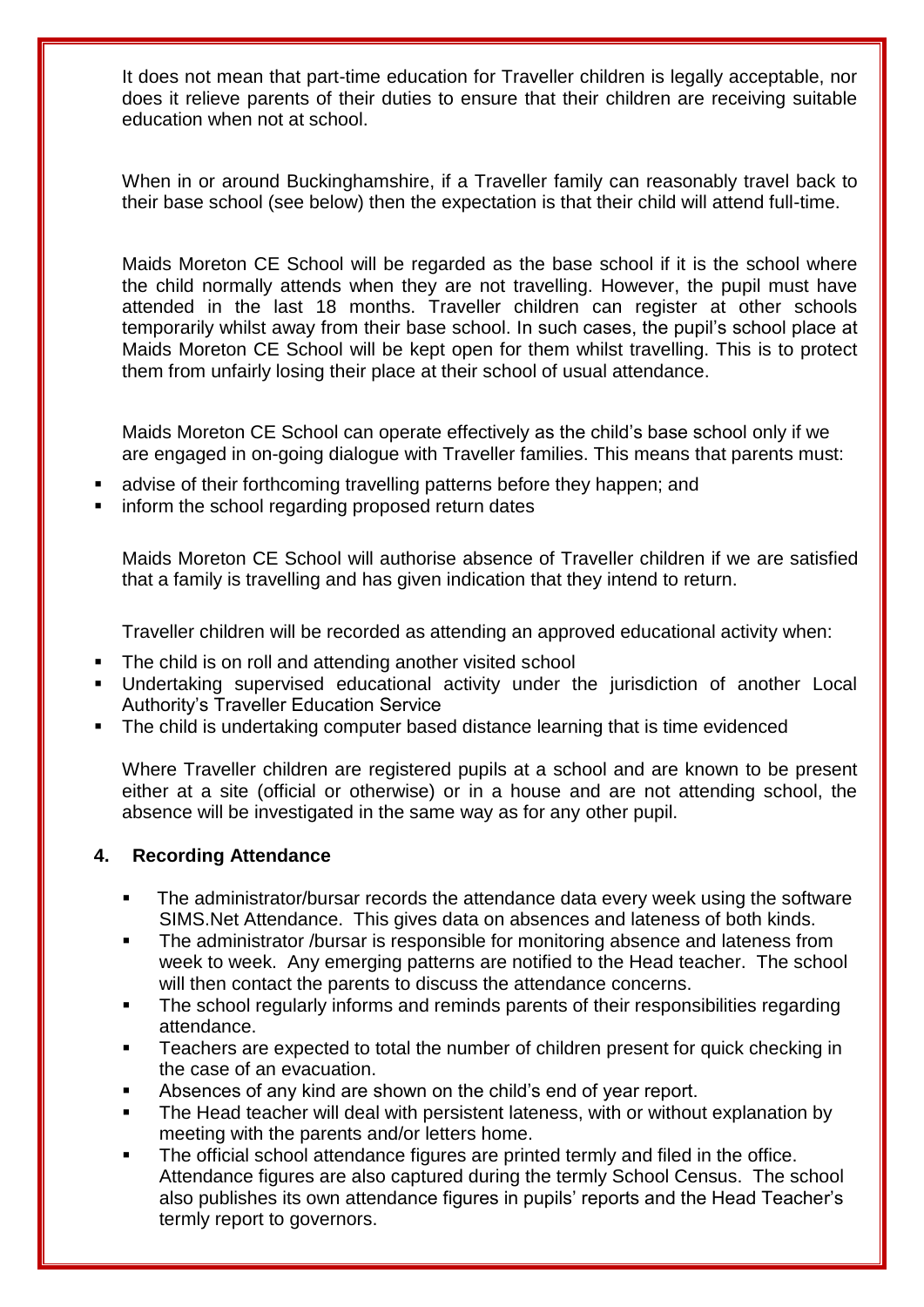# **5. Deletions from the Register**

In accordance with the Education (Pupil Registration) (England) Regulations 2006, pupils will be deleted from the register only when one of the following circumstances applies:

- The school is replaced by another school on a School Attendance Order
- The School Attendance Order is revoked by the Local Authority
- The pupil has ceased to be of compulsory school age
- **Permanent exclusion has occurred and procedures have been completed**
- Death of a pupil
- **Transfer between schools**
- When a parent informs the school in writing that the pupil is to be withdrawn to be educated outside the school system
- Failure to return from an extended holiday after both the school and the local authority have tried to locate the pupil
- A medical condition prevents their attendance and return to the school before ending compulsory school-age
- In custody for more than four months (in discussion with The Youth Offending Team)
- 20 days' continuous unauthorised absence have elapsed and both the Local Authority and school have tried to locate the pupil
- A pupil has left the school but it is not known where he/she has gone after both the school and the Local Authority have tried to locate the pupil

Maids Moreton CE School will follow Buckinghamshire County Council's Children Missing Education Protocol when a pupil's whereabouts is unknown.

# **6. Roles and Responsibilities**

Maids Moreton CE School believe that improved school attendance can only be achieved if it is viewed as a shared responsibility of the school staff, governors, parents, pupils and the wider school community.

The Head Teacher, class teachers, administrator and Governing Body will:

- Actively promote the importance and value of good attendance to pupils and their parents
- **Form positive relationships with pupils and parents**
- **Contribute to a whole school approach which reinforces good school attendance; with** good teaching and learning experiences that encourage all pupils to attend and to achieve
- Comply with the Registration Regulations, England, 2006 and other attendance related legislation
- **IMPLEMENT IMPLEMENT IS NOTE 10.5 THE IMPLEM** Implement systems to report, record and monitor the attendance of all pupils, including those who are educated off-site
- Analyse attendance data to identify causes and patterns of absence
- Contribute to the evaluation of school strategies and interventions
- Work with other agencies to improve attendance and support pupils and their families
- **Document interventions used to a standard required by the Local Authority should legal** proceedings be instigated

Request that Parents will:

 Talk to their child about school and what goes on there. Take a positive interest in their child's work and educational progress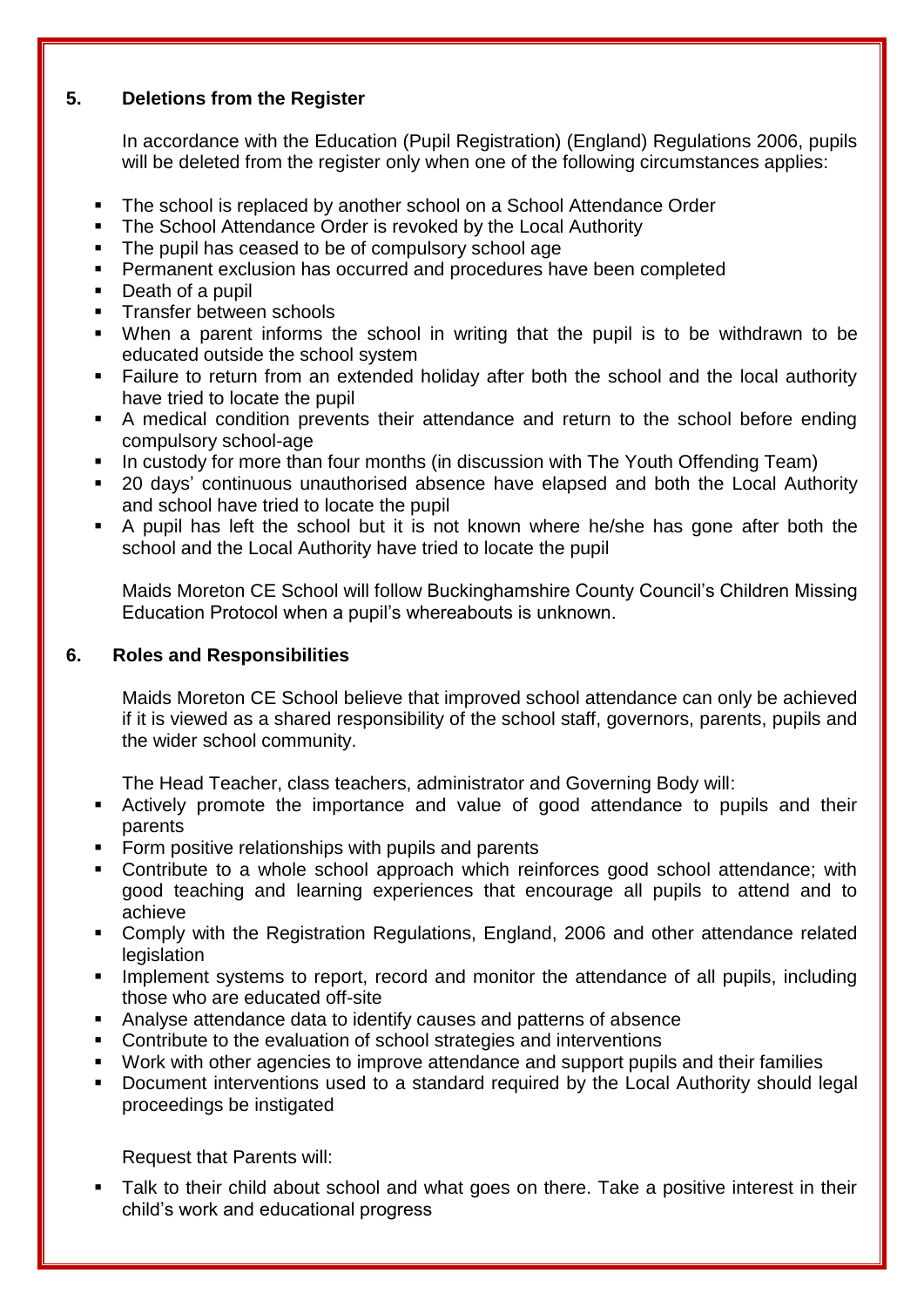- Instil the value of education and regular school attendance within the home environment
- Encourage their child to look to the future and have aspirations
- Contact the school if their child is absent to let them know the reason why and the expected date of return.
- Try to avoid unnecessary absences. Wherever possible make appointments for the doctors, dentists etc. outside of school hours
- Ask the school for help if their child is experiencing difficulties
- Inform the school of any change in circumstances that may impact on their child's attendance
- Support the school; take every opportunity to get involved in their child's education, form a positive relationship with school and acknowledge the importance of children receiving the same messages from both school and home
- Encourage routine at home, for example, bed times, home work, preparing school bag and uniform the evening before
- Not keep their child away from school to go shopping, to help at home or to look after other members of the family
- Avoid taking their child on holiday during term-time. Where this is unavoidable, send a written leave request to the Head Teacher in advance of booking the holiday.

# **7. Using Attendance Data**

All pupils' attendance will be monitored and will be shared with the Local Authority and other agencies if a pupil's attendance is a cause for concern.

Every half term the Attendance Administrator will provide the head teacher with attendance data for the previous half term for each pupil on roll. The list will be presented in numerical descending order with the highest attendees at the top;

This pupil level data will be used to trigger school action as set out in the escalation of intervention (Appendix 1).

Attendance data will also be used to identify emerging patterns and trends to inform whole school strategies to improve attendance and attainment.

Maids Moreton CE School will share attendance data with the Local Authority as required. All information shared will be done so in accordance with the Data Protection Act 1998.

# **8. Support Systems**

Maids Moreton CE School recognise that poor attendance is often an indication of difficulties in a child's life. This may be related to problems at home and or in school. Parents should make school aware of any difficulties or changes in circumstances that may affect their child's attendance and/or behaviour in school, for example, bereavement, divorce / separation. This will help the school identify any additional support that may be required.

Maids Moreton CE School also recognise that some pupils are more likely to require additional support to attain good attendance, for example, those pupils with special educational needs, those with physical or mental health needs, migrant and refugee pupils and looked after children.

The school will implement a range of strategies to support improved attendance. Strategies used will include: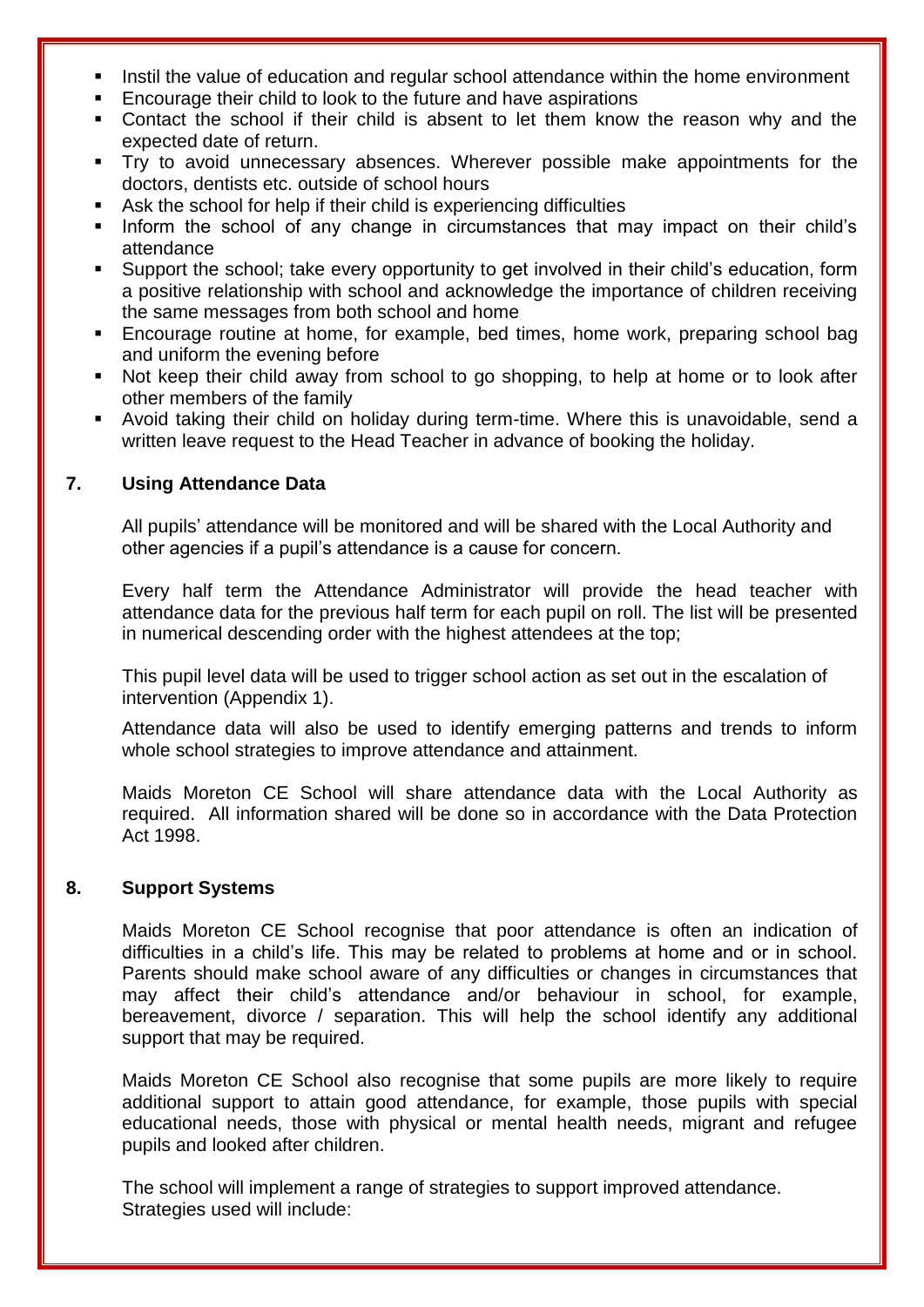- Discussion with parents and pupils
- Referrals to support agencies
- Learning mentors/Friendship groups
- Reward systems
- Time limited part time timetables
- Additional learning support
- Behaviour support
- Inclusion units
- Reintegration support packages

Support offered to families will be child centred and planned in discussion and agreement with both parents and pupils.

## **9. Legal Sanctions**

Where intervention fails to bring about an improvement in attendance, Maids Moreton CE School will notify the County Attendance Team of the irregular attendance.

The County Attendance Team or school, may invite parents to attend a Parenting Contract Meeting and issue a formal warning of a Penalty Notice.

Parenting Contracts (Anti Social Behaviour Act 2003) A Parenting contract is a voluntary agreement between the Local Authority, school and the parent, it can also be extended to include the child and any other agencies offering support to resolve any difficulties leading to improved attendance.

The contract will outline attendance targets and will detail agreed actions that will help to achieve the target. The contract will be reviewed regularly.

The contract can be used as evidence in a prosecution should irregular attendance continue.

Penalty Notices (Anti Social Behaviour Act 2003) Penalty Notices will be considered when:

- Intervention has failed to bring about improvement and further unauthorised absence has occurred following written warning to improve.
- A pupil has taken leave of absence i.e. for the purpose of a holiday in term time and the absence has not been authorised by the school

A Penalty Notice gives the parent the opportunity to avoid a prosecution. A £60 fine,per parent/carer, per child must be paid within 21 days. The fine increases to £120 per parent/.carer,per child if paid after 21 days but within 28 days of the date the Notice was issued.

Failure to pay the Penalty Notice may result in a prosecution under Section 444 of the Education Act 1996.

Prosecution: The school will provide the Local Authority with evidence required for a prosecution under Section 444 of the Education Act 1996. This is to ensure that parents realise their own responsibilities in ensuring attendance at school and most importantly about returning children to education.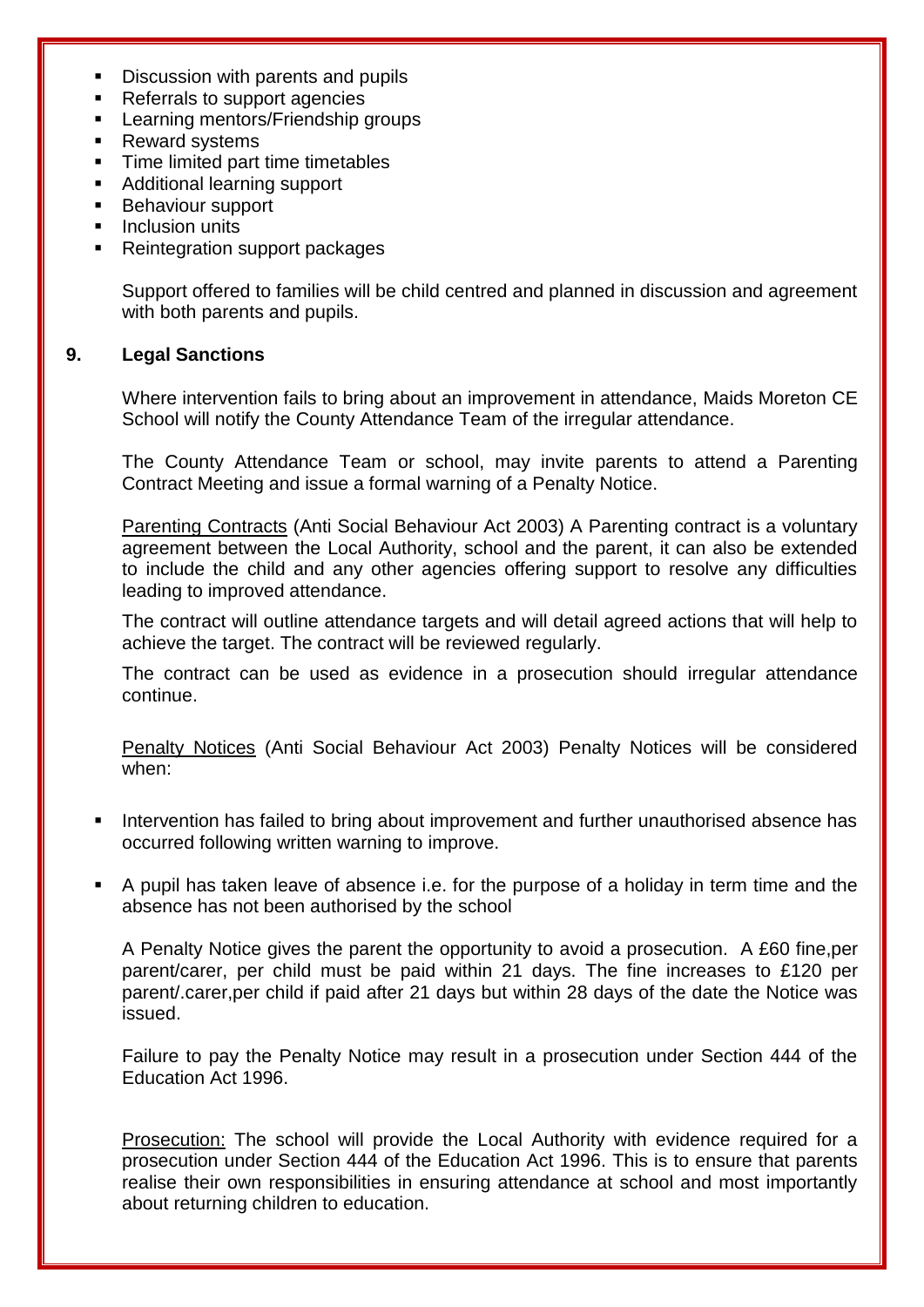**This policy was re-adopted by the Governing Body in March 2020. Review date: March 2023**